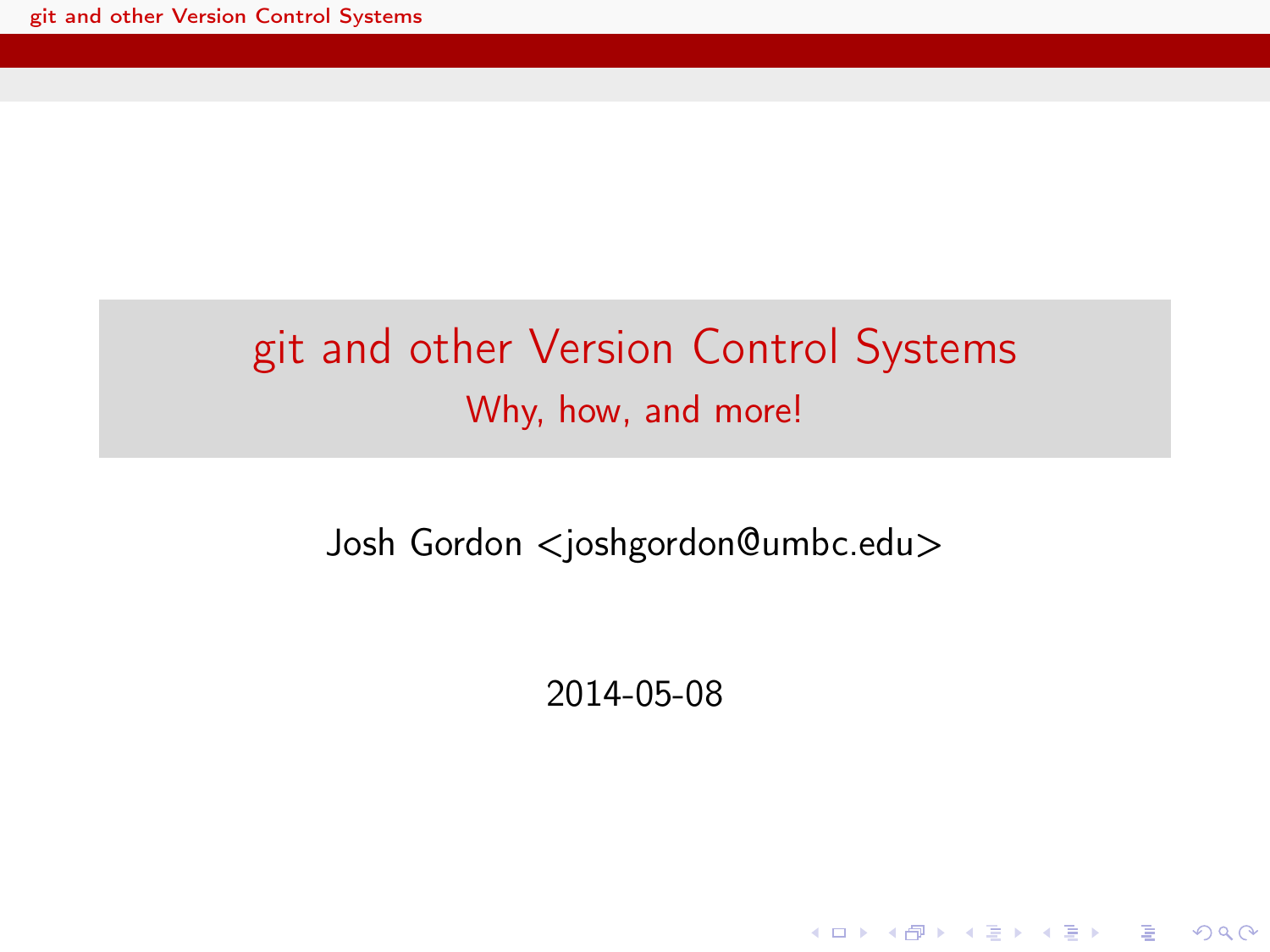#### [Rationale](#page-1-0)



- **Allow collaboration on projects**
- Sync config files, etc.
- $\blacksquare$  Keep track of changing files
	- $\blacksquare$  Figure out who messes up a file
	- Reverse catastrophic changes
- Keep track of versions (more useful for large projects)

KEL KARIK KEL KEL KARIK

- share code with others (github, bitbucket, etc.)
- <span id="page-1-0"></span>**E** branch off and try implementing new features.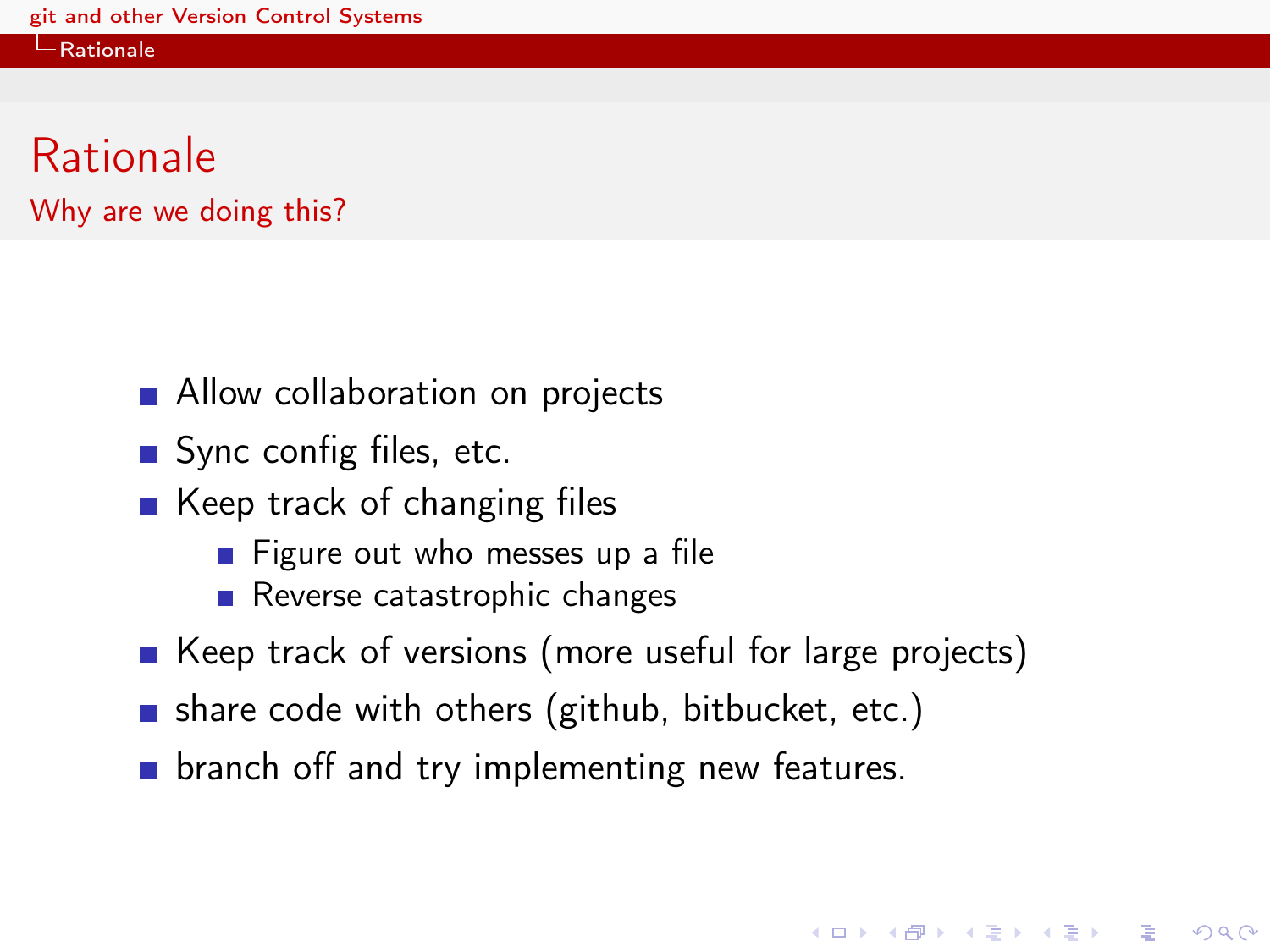[Version Control Systems](#page-2-0)

[distributed](#page-2-0)

# A look at Version Control Systems

Distributed? Centralized? What does it mean?

- **Distributed** 
	- Working branches of repository copied in whole as working copy
	- Advantages:
		- Multiple distributed copies (backups aren't as necessary...)

**KOD KARD KED KED E VOOR** 

- Easy to fork off a new repository.
- Changes offline can be committed.
- No central server needed.
- Disadvantages:
	- **Larger space needed for checkout**
	- Can't checkout a sub-part of a repository.
- <span id="page-2-0"></span>**Distributed Examples** 
	- git
	- **mercurial** ( $hg$ )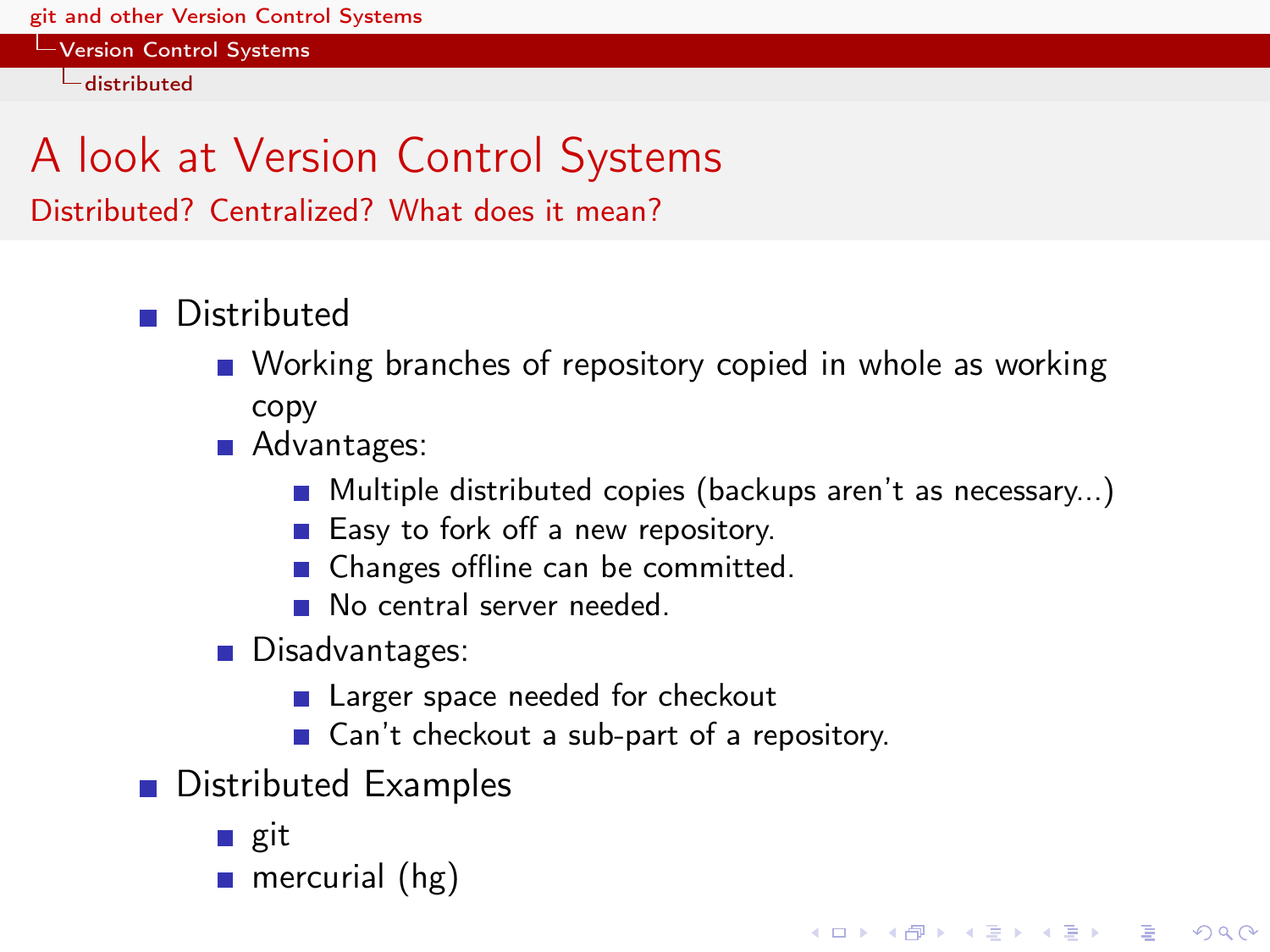[Version Control Systems](#page-3-0)

 $L$ [centralized](#page-3-0)

#### A look at Version Control Systems Distributed? Centralized? What does it mean?

■ Centralized

- Only head of repository is copied.
- **Advantages:** 
	- All code is stored in the same place.
	- Code gets an integer version number.
	- **Less space required to check out code.**
	- Can generally check out a subsection of the repo.

KEL KARIK KEL KEL KARIK KELIK

- Disadvantages:
	- Have to have a central server
	- Have to be online to commit code

<span id="page-3-0"></span>**Examples** 

- Subversion (SVN)
- CVS (EWWWW)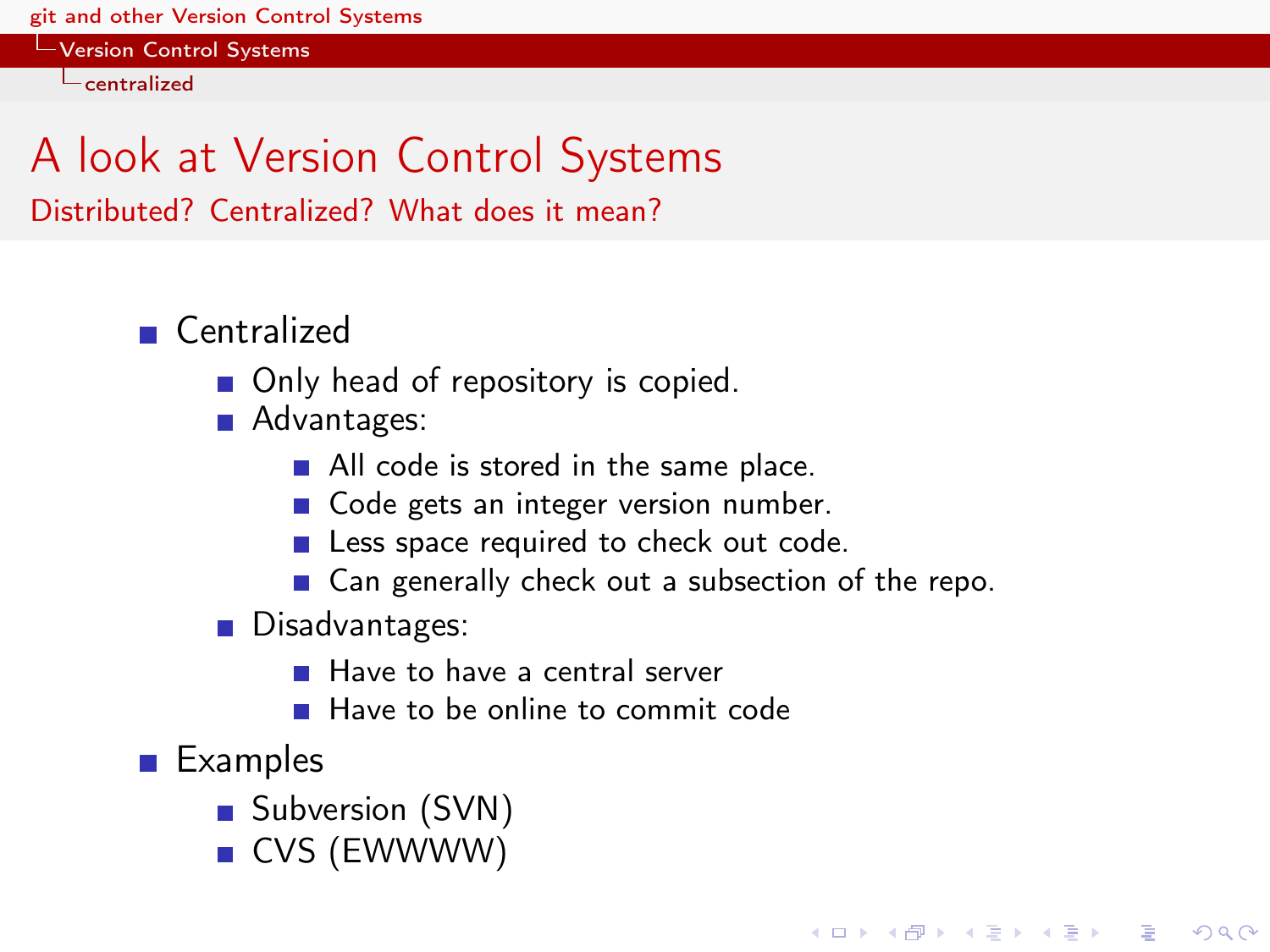[Version Control Systems](#page-4-0)

 $\mathsf{L}_{\mathsf{Common}}$  $\mathsf{L}_{\mathsf{Common}}$  $\mathsf{L}_{\mathsf{Common}}$ 

# Branches and Tags

- Branches
	- Used to do an extended amount of work without affecting the main branch.
	- **Development frequently happens on branches and gets merged** into the main branch
- <span id="page-4-0"></span>**Tags** 
	- Used to mark milestones in the codebase, such as version numbers.

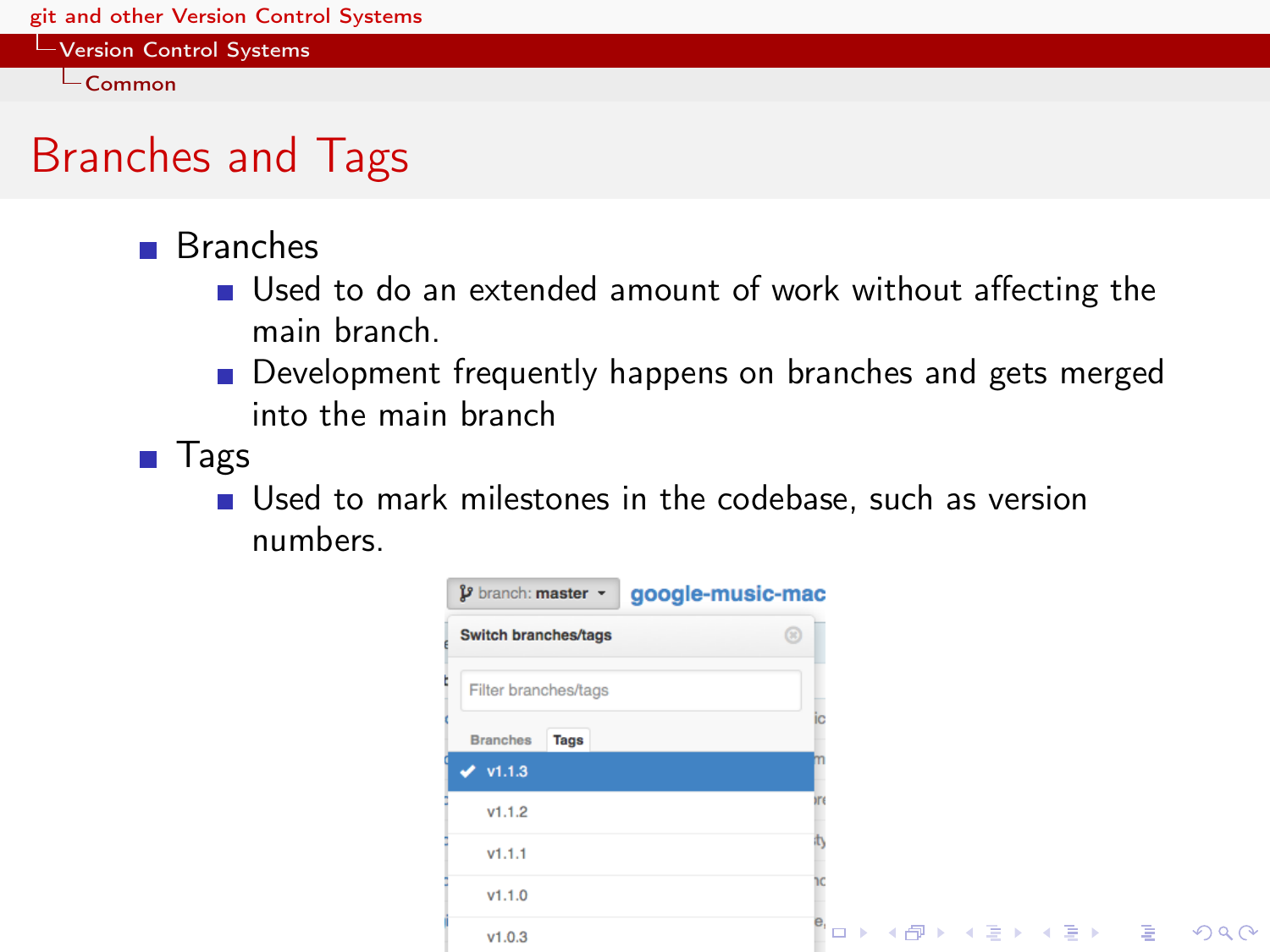<span id="page-5-0"></span>git

K ロ > K @ > K 할 > K 할 > 1 할 : X 9 Q @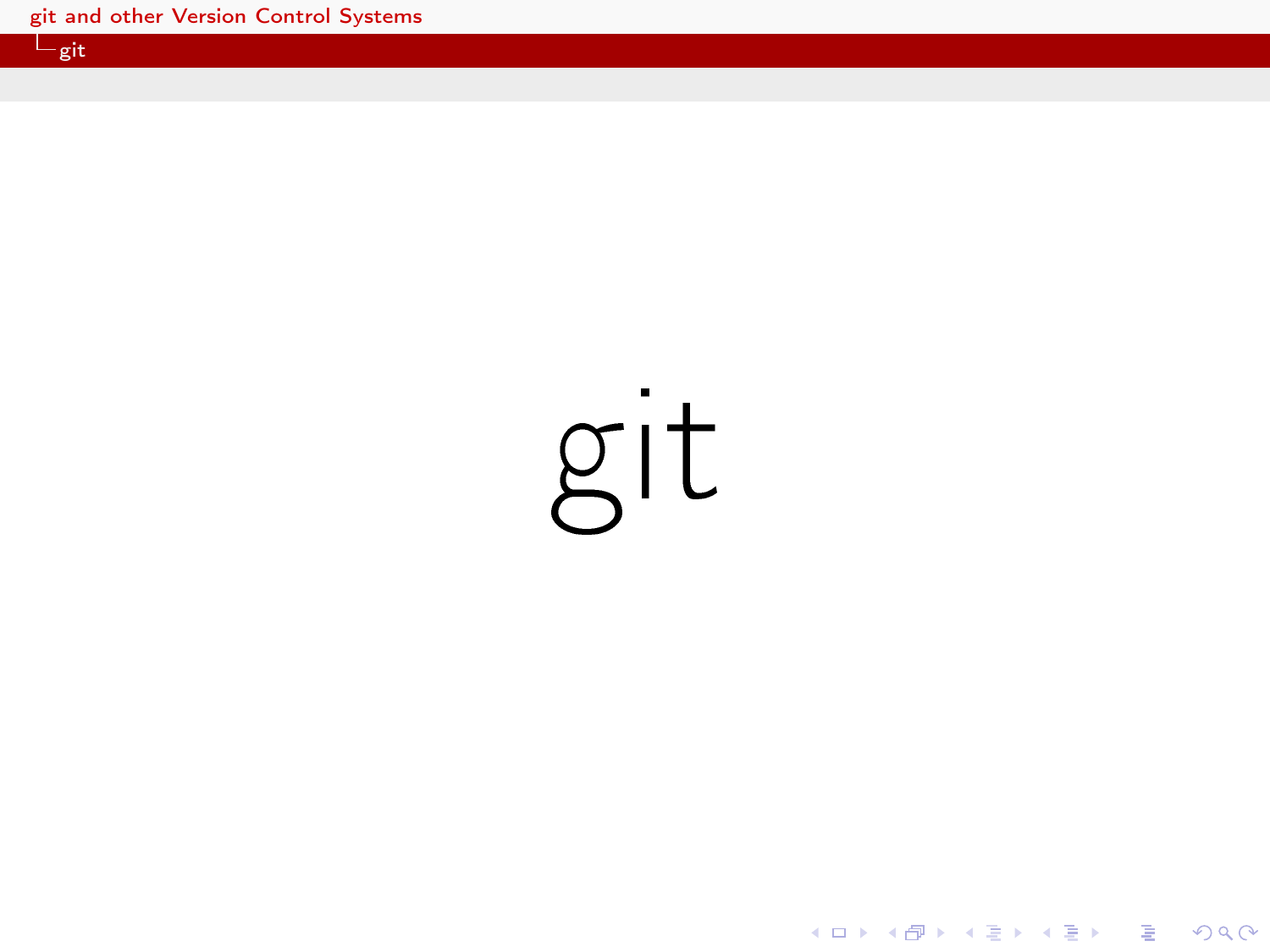$\mathsf{-A}$  bit of History

### **History**

<span id="page-6-0"></span>Who started git development, and why?

K □ ▶ K @ ▶ K 할 X K 할 X | 할 X 1 9 Q Q \*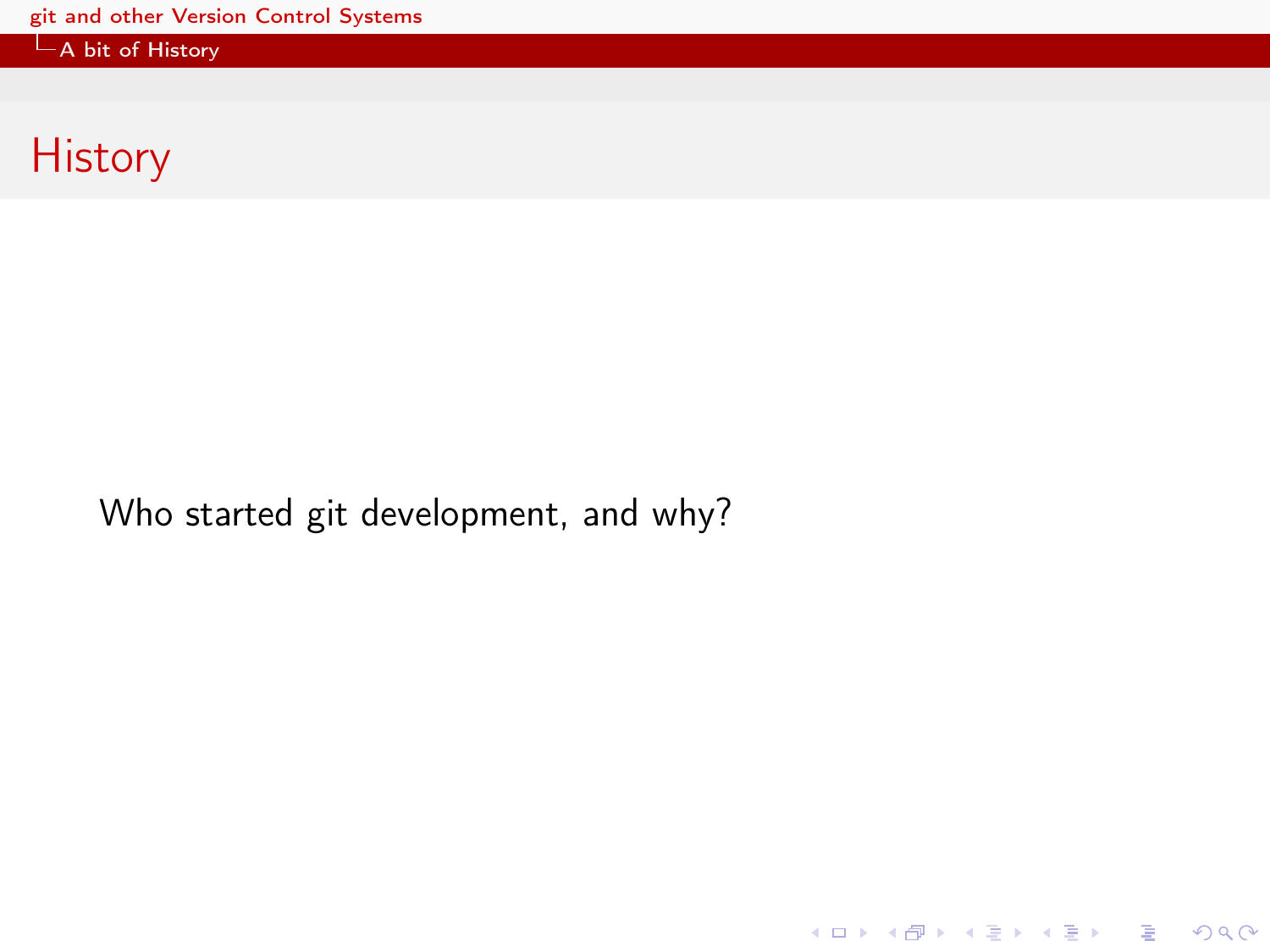$-A$  bit of History

# <span id="page-7-0"></span>**History**



重

 $\blacksquare$ 

÷,

ä.  $\sim$   $\left\langle \cdot \right\rangle \equiv +$ 

 $290$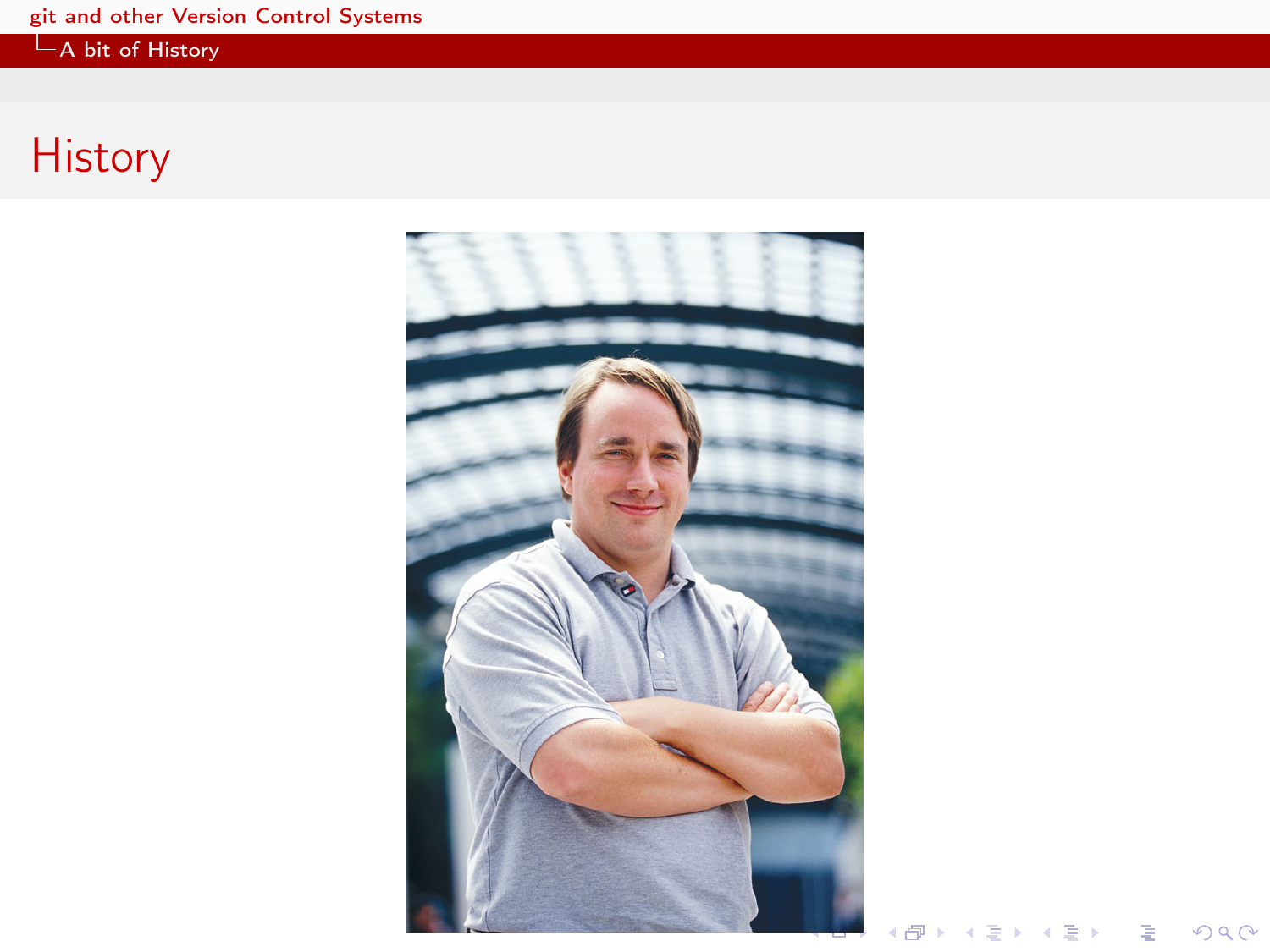[A bit of History](#page-8-0)

# **History**

- **Initially for Linux Kernel Development**
- Developed by Linus Torvalds
- <span id="page-8-0"></span>Designed to scale up well. (Kernel is huge!)

**KORK STRATER STRAKES**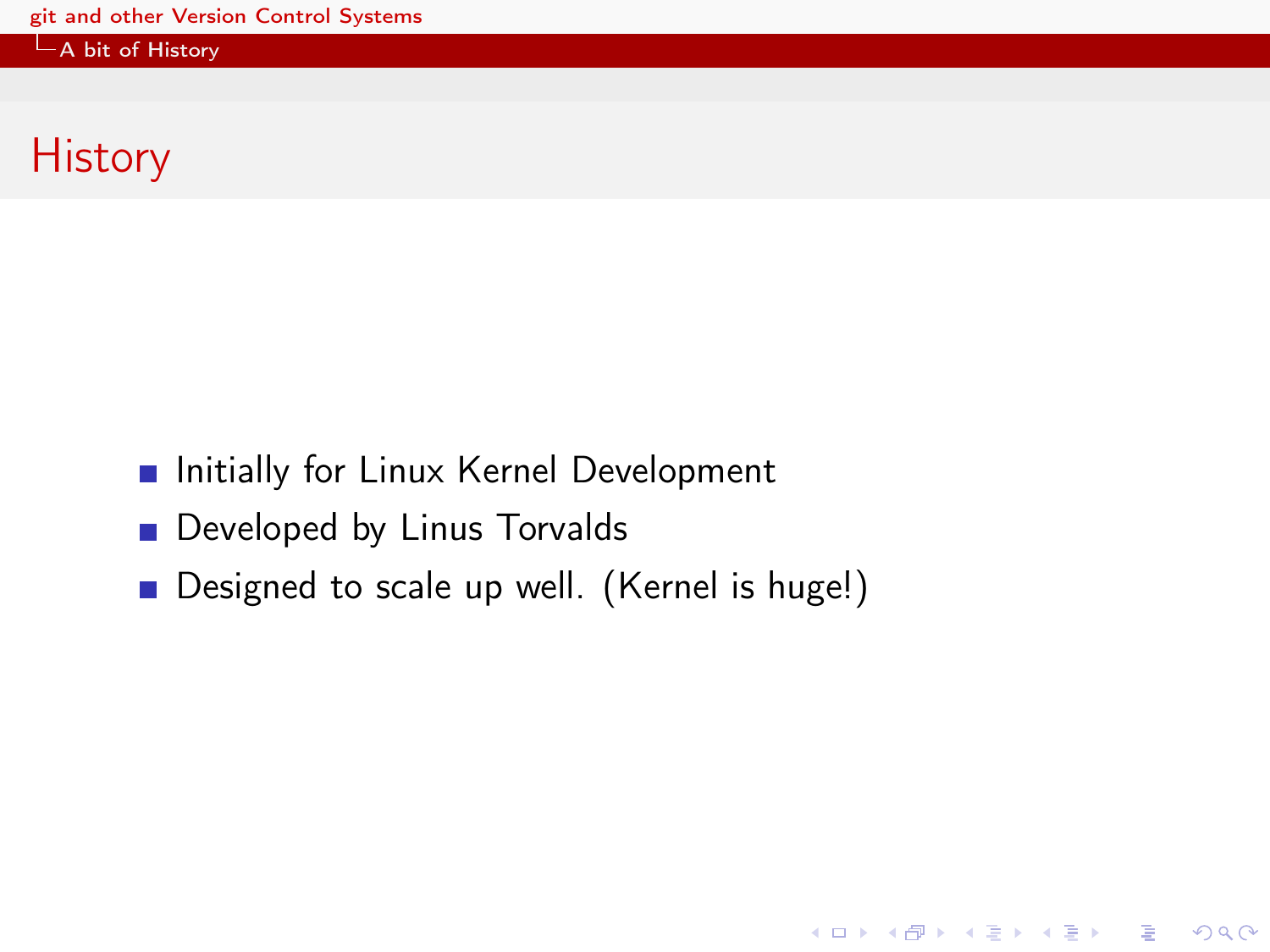**L**[Quick start](#page-9-0)

#### A Quick Start

Really easy to start:

- git init creates a new empty repository in the CWD.
- git add  $$files Stages $files to be added to the repository.$
- git commit -m "comment" commits files to the local repository with comment "comment".
- git push if you have a remote set up, pushes to the default remote and default branch.
- git pull if you have a remote set up, pulls from the default remote and default branch.

<span id="page-9-0"></span>note that for git push and git pull you can specify a remote/branch.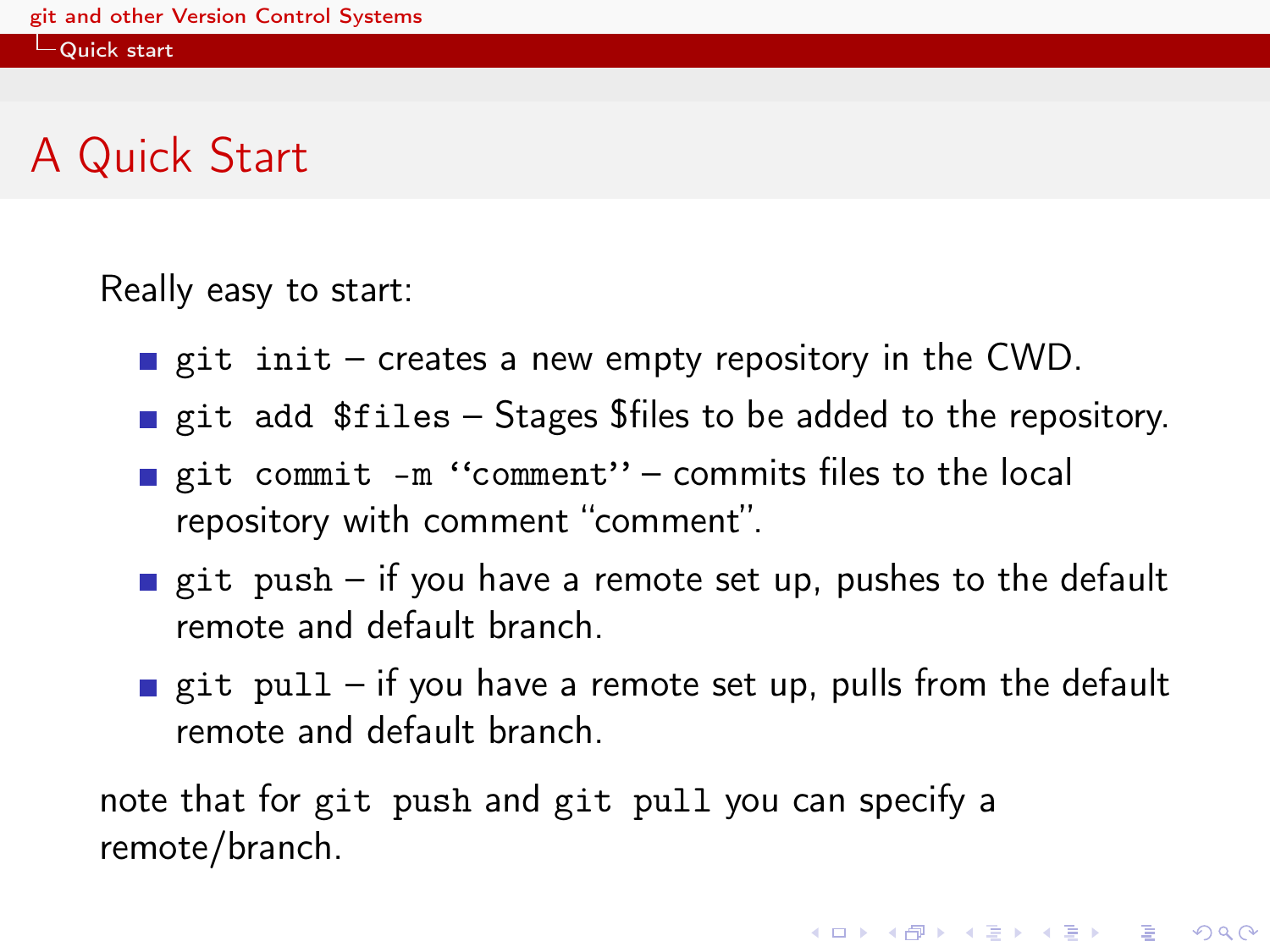[Quick start](#page-10-0) [Remotes](#page-10-0)

#### Remotes

- Remotes are a way to push and pull from a remote repository. Useful for sharing code with others, or with general population (github/bitbucket).
- Git supports multiple remotes, even within the same repository.
- **Cloning a repo automatically adds source repo as a remote** named "origin".

```
klingon-3:git josh$ git remote -v
bitbucket https://bitbucket.org/joshgordon/cmsc433.git (fetch)
bitbucket https://bitbucket.org/joshgordon/cmsc433.git (push)
origin josh@river:/git/college/cmsc433 (fetch)
origin josh@river:/git/college/cmsc433 (push)
```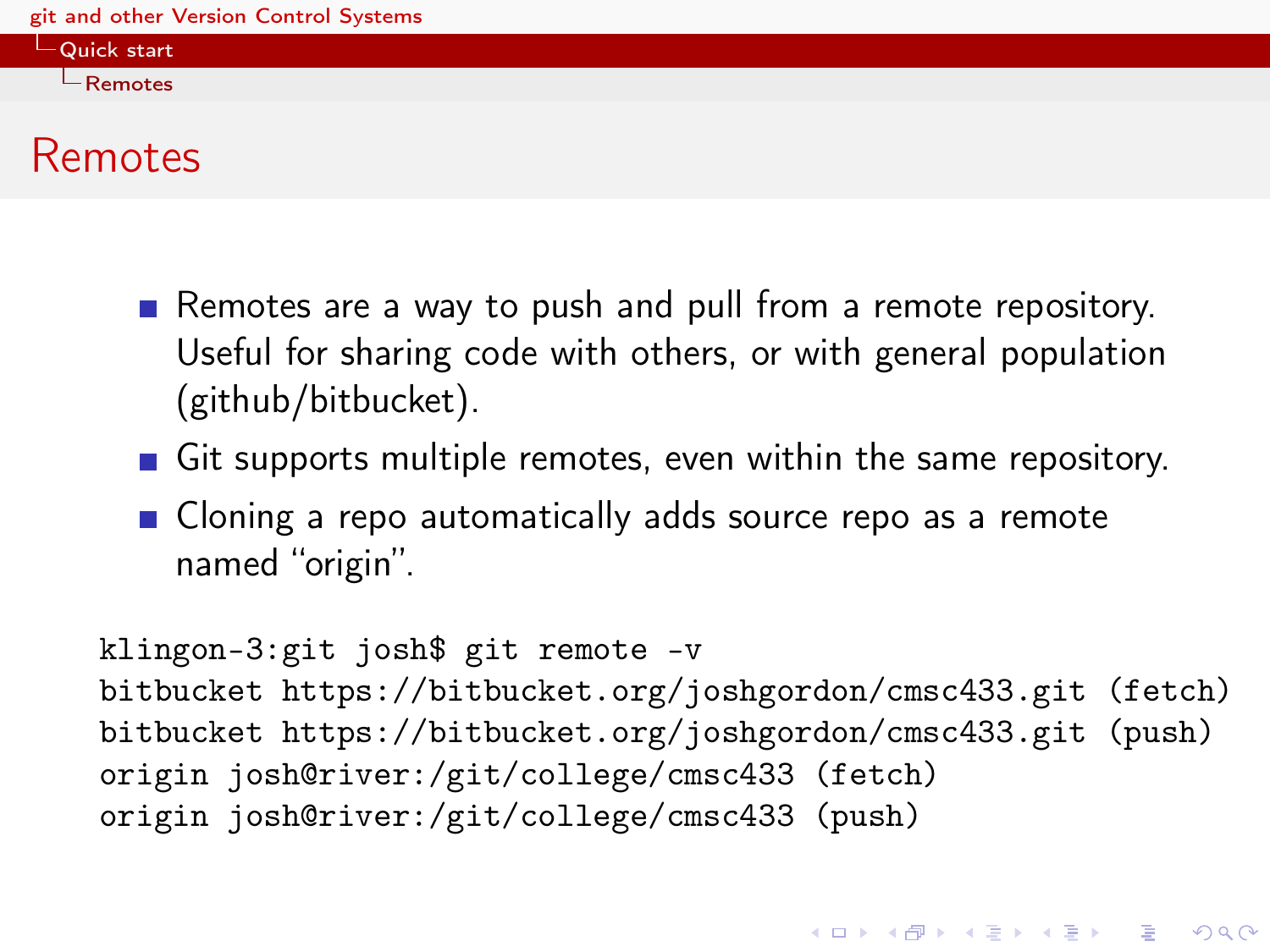| Quick start      |  |
|------------------|--|
| $\vdash$ Remotes |  |

K ロ ▶ K 레 ▶ K 레 ▶ K 레 ≯ K 게 회 게 이 및 사 이 의 O

Git supports different types of remotes:

- git
- **n** https
- **■** ssh
- ocal file-system

<span id="page-11-0"></span>More in-depth comparison [in online here.](http://git-scm.com/book/en/Git-on-the-Server-The-Protocols)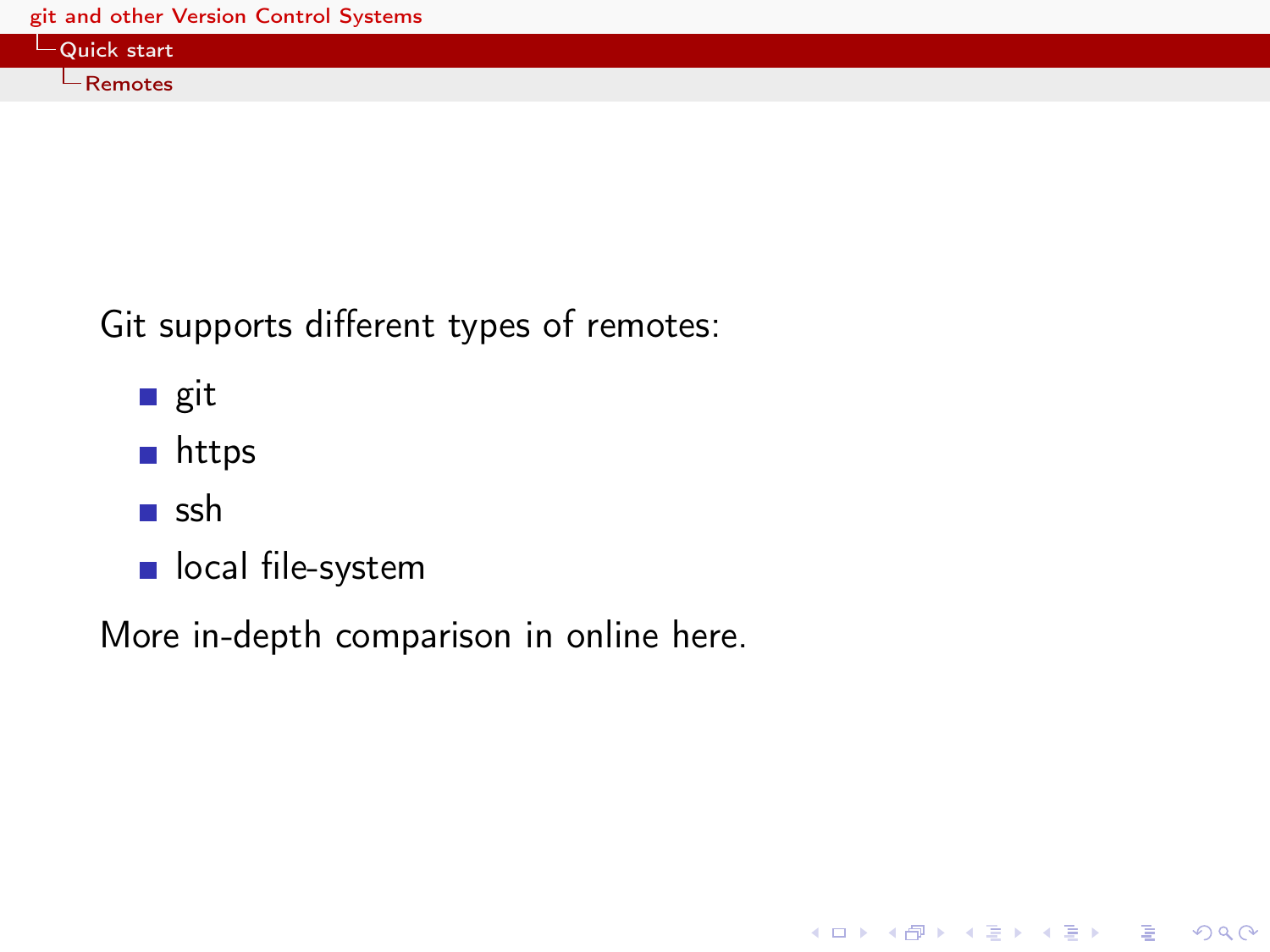

Adding an origin is easy, assuming that the remote repository already exists. (empty or not...)

git remote add origin https://github.com/joshgordon/foobar.git

**KORK EX KEY KEY YOUR** 

Arguments:

- $\blacksquare$  origin name of remote. (can be anything)
- https://... URL to remote git repository.

Pushing to this new remote is as simple as:

<span id="page-12-0"></span>git push origin master (or whatever branch you want to push....)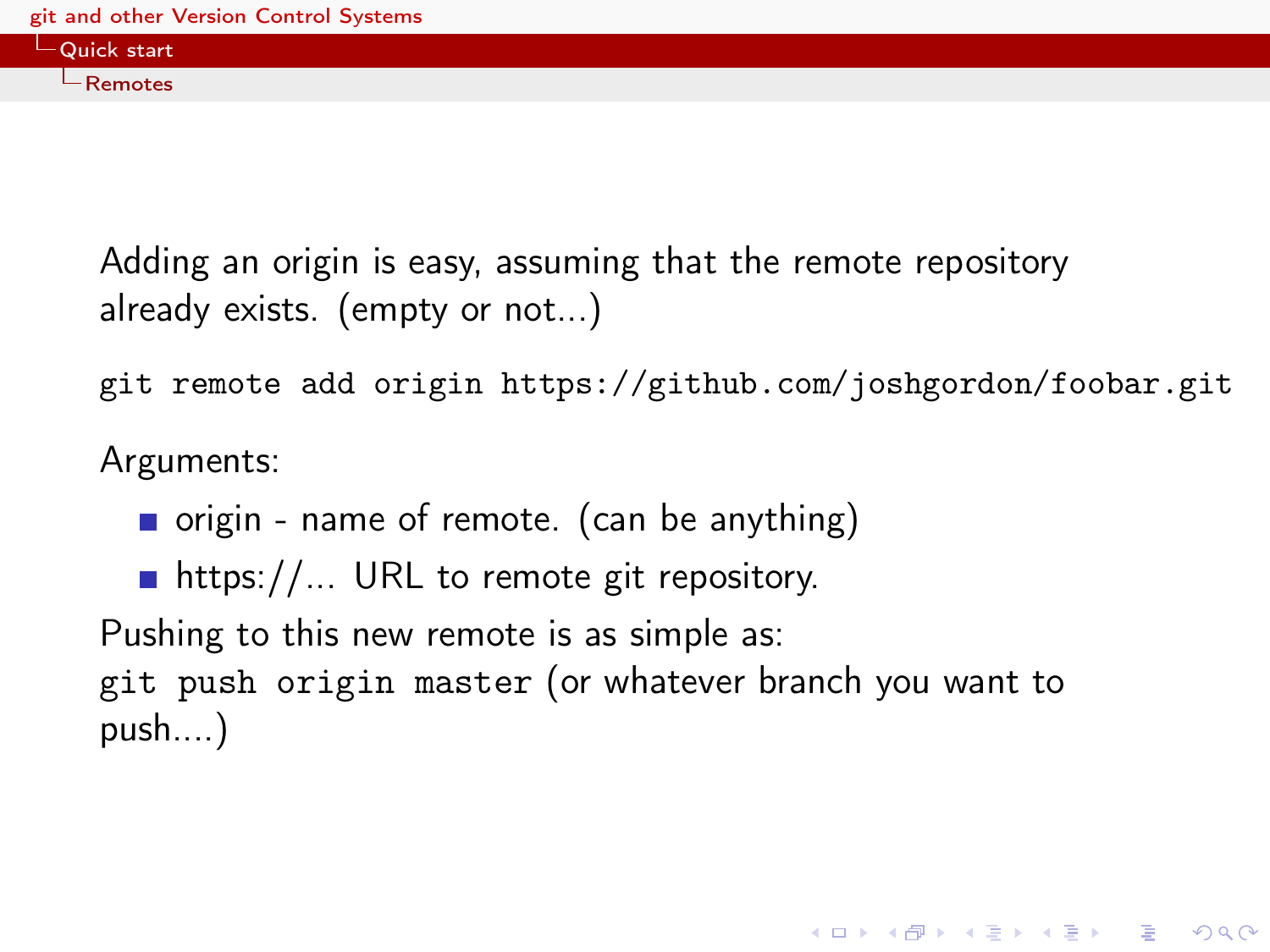[Advanced](#page-13-0)

### Advanced Topics

Some more advanced uses/topics in git are:

Keep configuration in git (dotfiles)

**KORK STRATER STRAKES** 

- **Hooks**
- <span id="page-13-0"></span>**Pull Requests**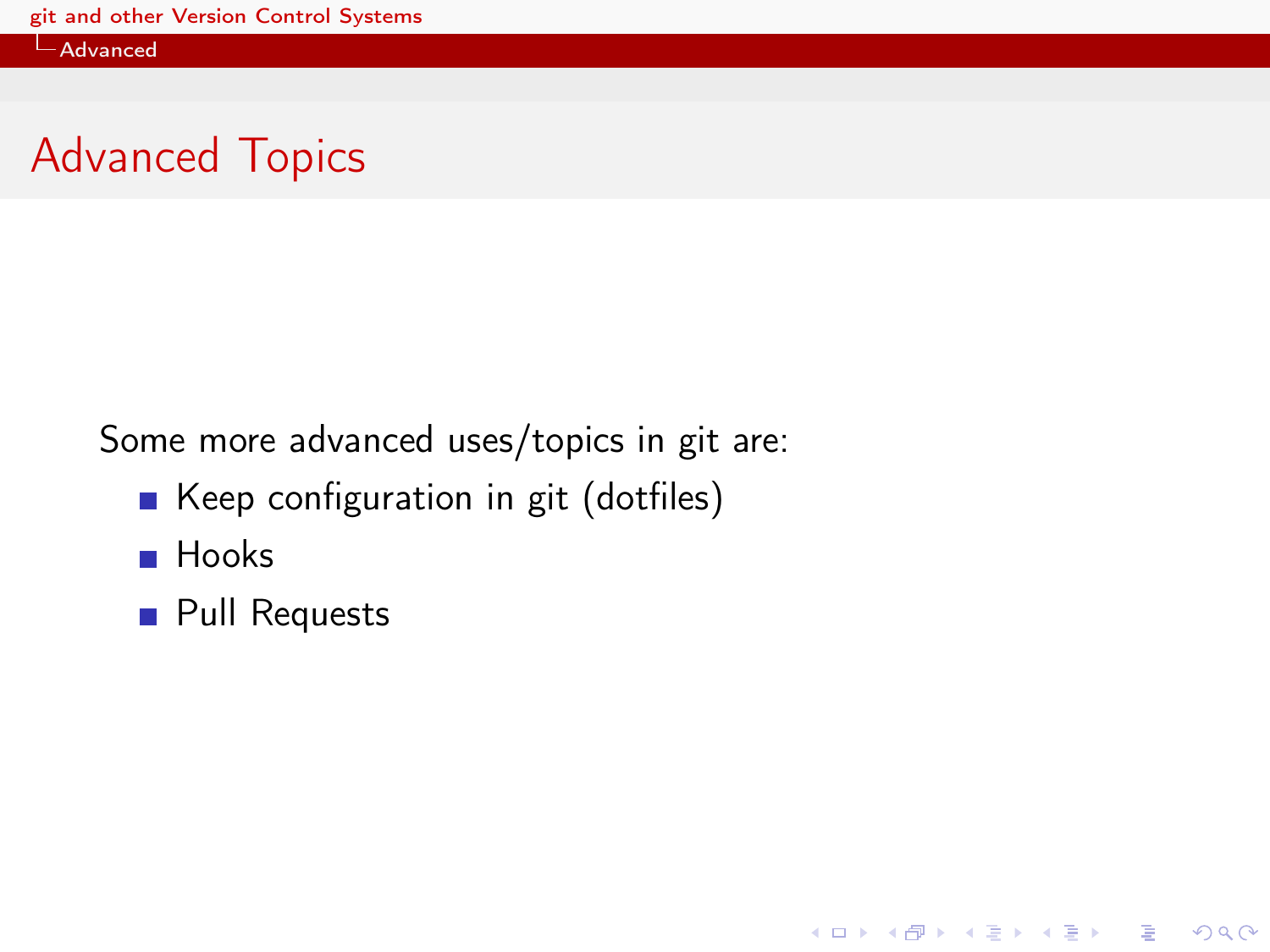| Advanced       |  |
|----------------|--|
| $-$<br>anttue. |  |

■ Version control can be used to store dotfiles in your home directory.

**KORKA REPARATION ADD** 

GNU's stow can make this even easier.

Thank you to [Brandon Invergo](http://brandon.invergo.net/news/2012-05-26-using-gnu-stow-to-manage-your-dotfiles.html) for providing me with details on how to do this.

```
+-- bash
|-- +-- .bash_profile
|-- +-- .inputrc
|-- +-- .profile
-- emacs
|--+-- .emacs.d
+-- emacs-mac
|--+-- . emacs
+-- git
|-- +-- .gitconfig
|-- +-- .gitignore_global
...
```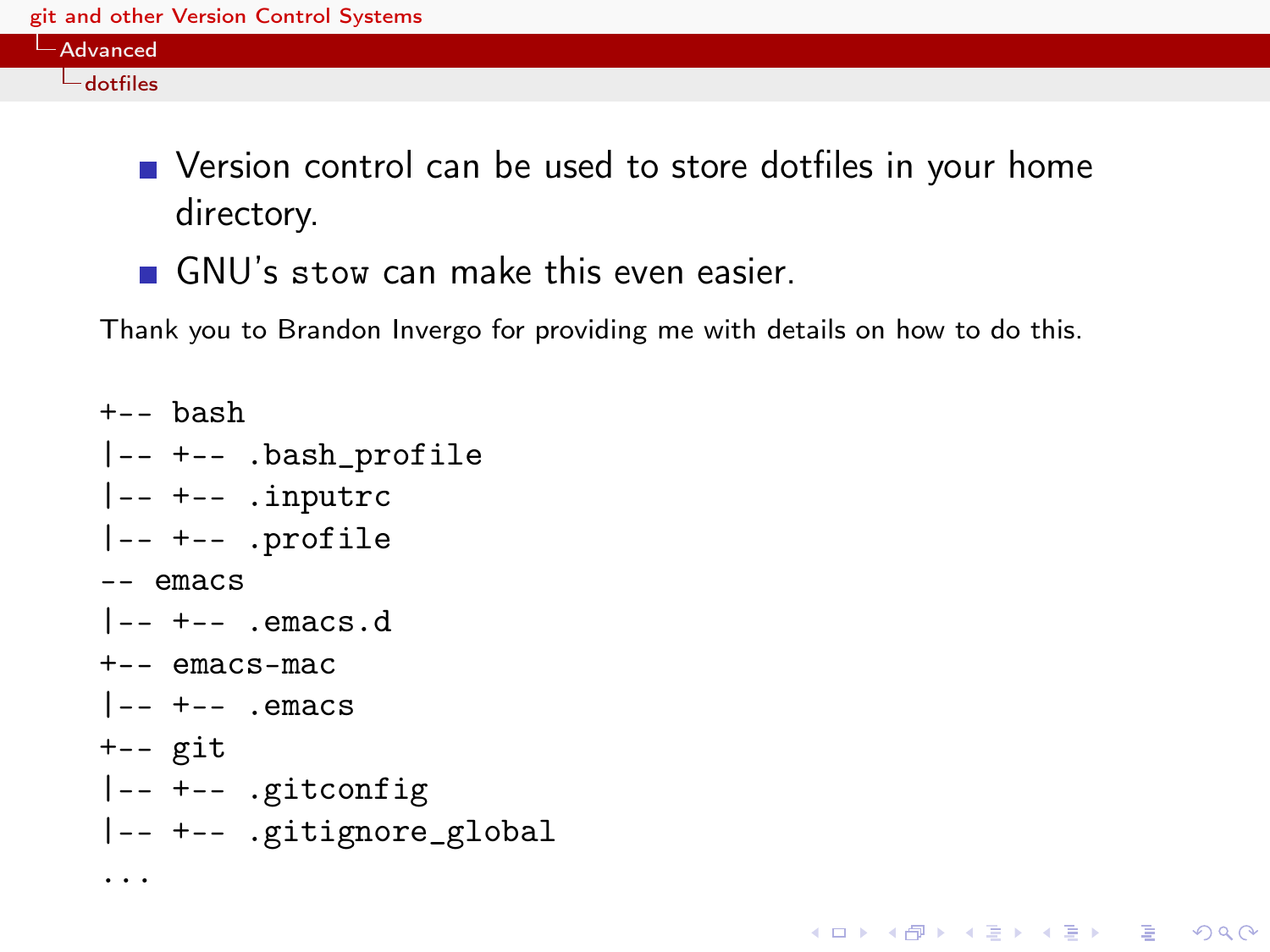| __ |                                           |  |
|----|-------------------------------------------|--|
|    | <b>State State State State</b><br>vancedy |  |
|    | $\sim$<br>dotfiles                        |  |

- **1** Create a directory in your home directory named dotfiles.
- 2 Create a subdirectory for each config group that you want.
- **3** Move all your config files from your home directory for that group into it's corresponding directory.
- 4 Type stow \$group to symlink everything in \$group into your home directory.

<span id="page-15-0"></span>Now you can keep your dotfiles directory in version control - and have the same config for everything everywhere you go.

**KORKA REPARATION ADD**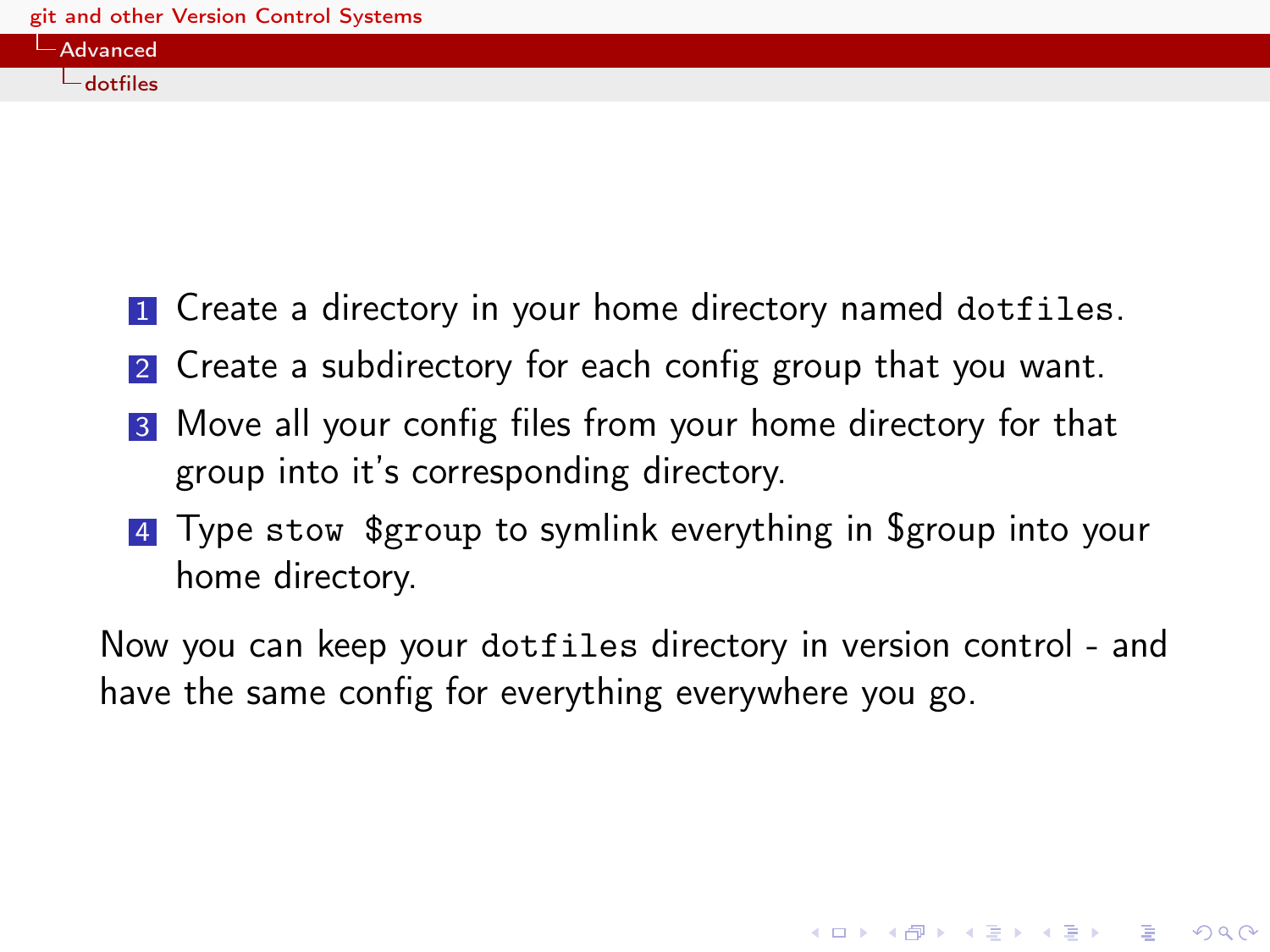| Advanced ,               |  |  |
|--------------------------|--|--|
| <b>START</b><br>dotfiles |  |  |

```
klingon-3:dotfiles josh$ ssh raspi
josh@raspi's password:
[josh@raspi ~]$ git clone josh@joshgordon.net:/git/dotfiles
Cloning into 'dotfiles'...
[josh@raspi ~]$ ls -a
. .. .ssh dotfiles
[josh@raspi ~]$ cd dotfiles/
[josh@raspi dotfiles]$ ls
bash emacs emacs-linux emacs-mac git ssh tmux vim
[josh@raspi dotfiles]$ stow git ssh bash
[josh@raspi dotfiles]$ cd ~
[josh@raspi ~]$ ls -a
. .bash_profile .gitignore_global .profile dotfiles
.. .gitconfig .inputrc .ssh
[josh@raspi ~]$
```
**KORK STRATER STRAKES**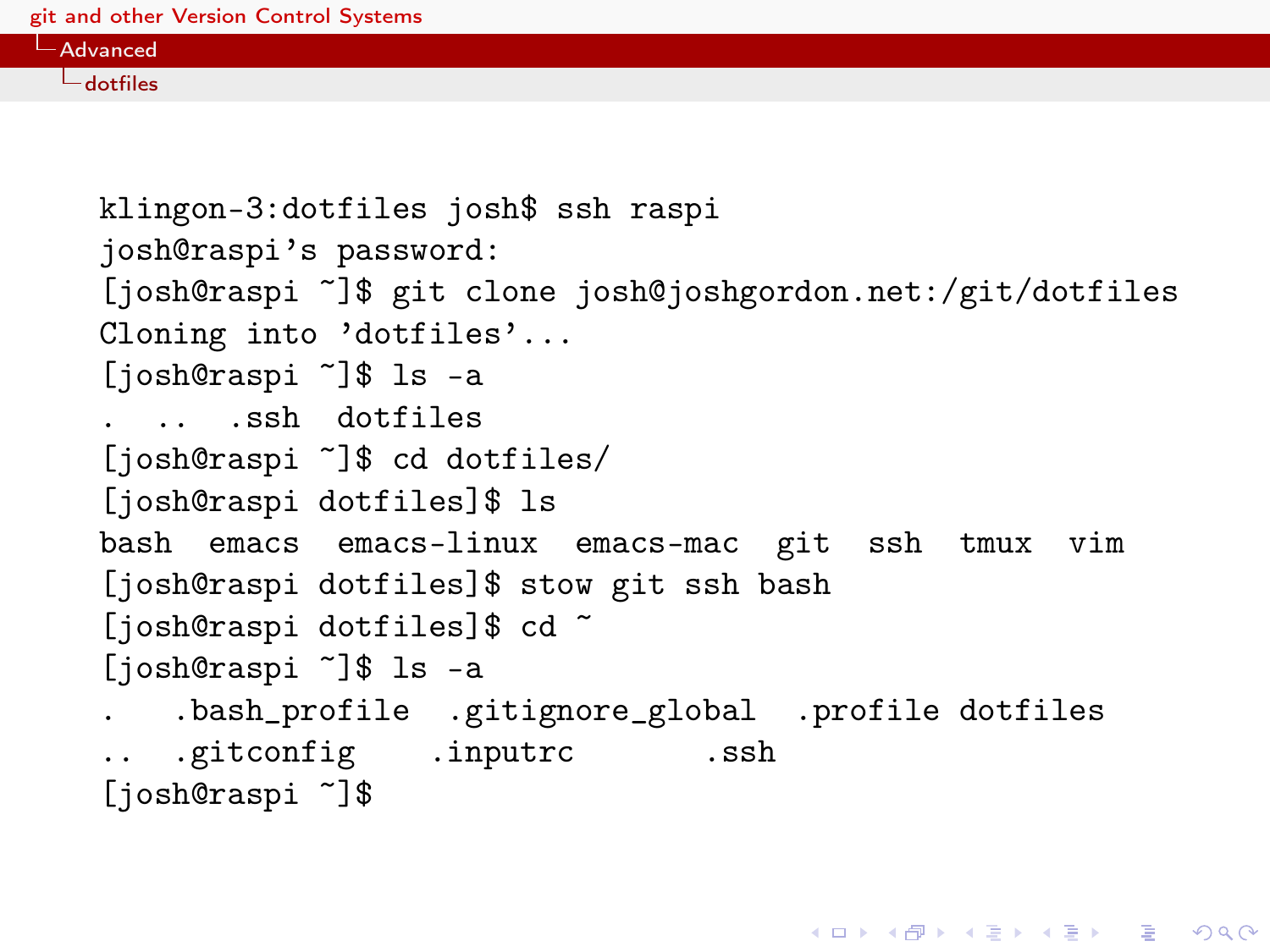[Advanced](#page-17-0)  $L$ [Hooks](#page-17-0)

KEL KARIK KEL KEL KARIK KELIK

Hooks

Hooks are used to perform actions at various times:

- Client Side
	- pre-commit
	- prepare-commit-msg
	- commit-msg
	- post-commit
	- post-checkout
- Server Side
	- **pre-receive**
	- post-receive

<span id="page-17-0"></span>More details about hooks [here.](http://git-scm.com/book/en/Customizing-Git-Git-Hooks)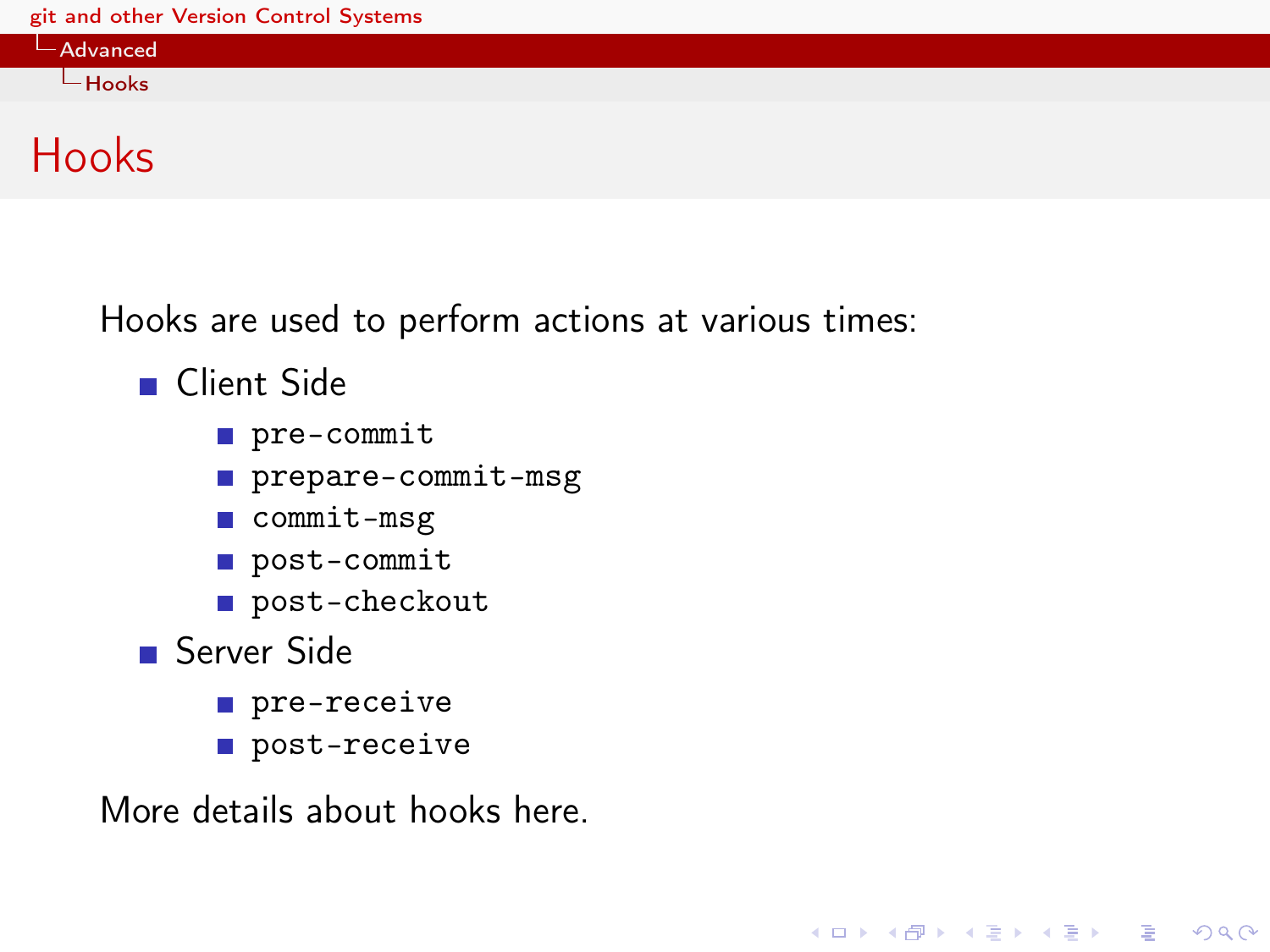| Advanced , |  |  |  |
|------------|--|--|--|
| Hooks      |  |  |  |

<span id="page-18-0"></span>Hooks are created by adding files to .git/hooks with the appropriate names. Examples are there to get you started.

K ロ ▶ K 레 ▶ K 레 ▶ K 레 ≯ K 게 회 게 이 및 사 이 의 O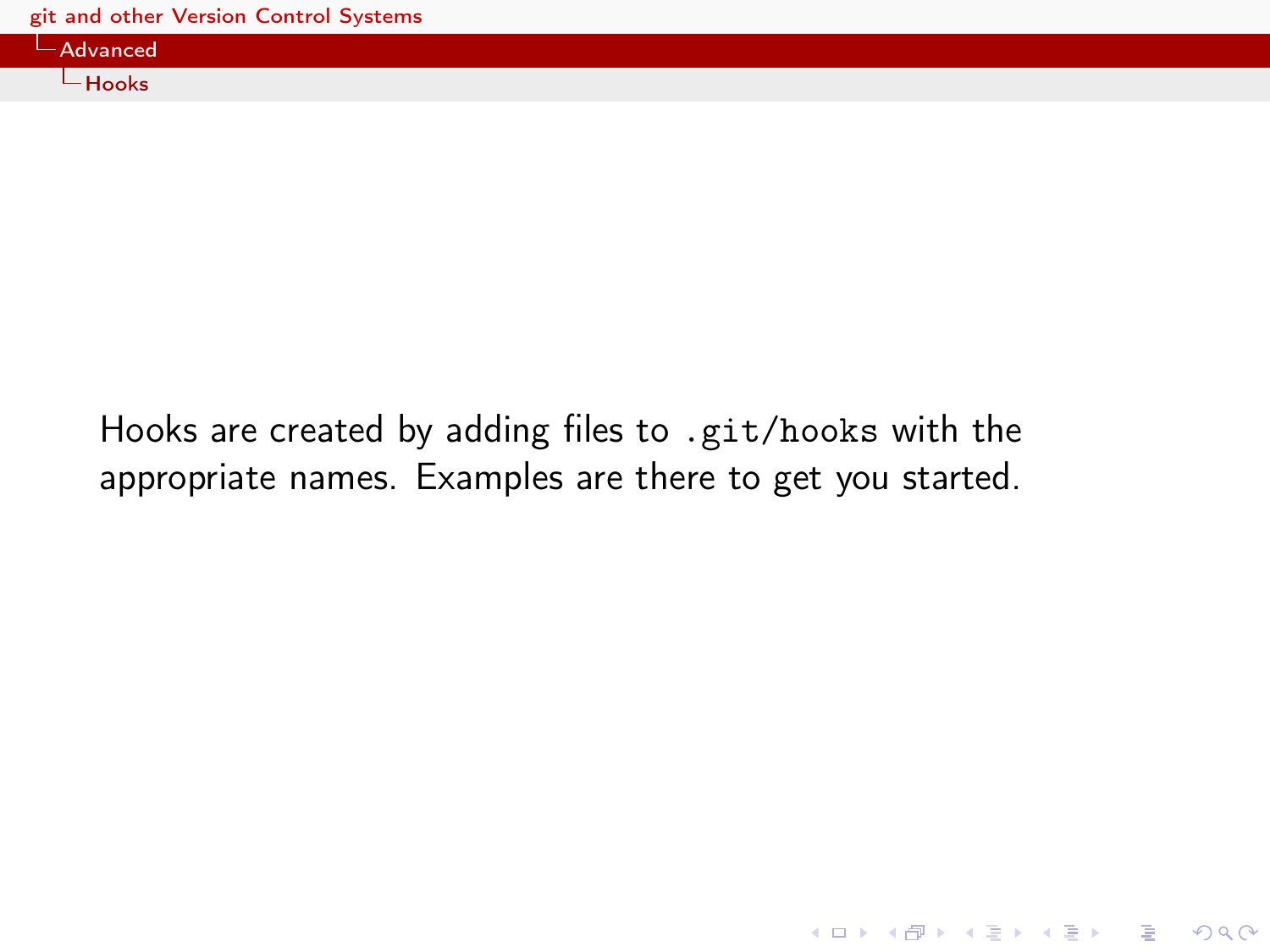[Advanced](#page-19-0)

 $L$ [Pull Requests](#page-19-0)

#### Pull Requests

- **Pull requests are used to submit commits to someone else's** repository.
- Usually used in conjunction with social coding sites (github, etc)

<span id="page-19-0"></span>Request to "pull" your commits into their repository.